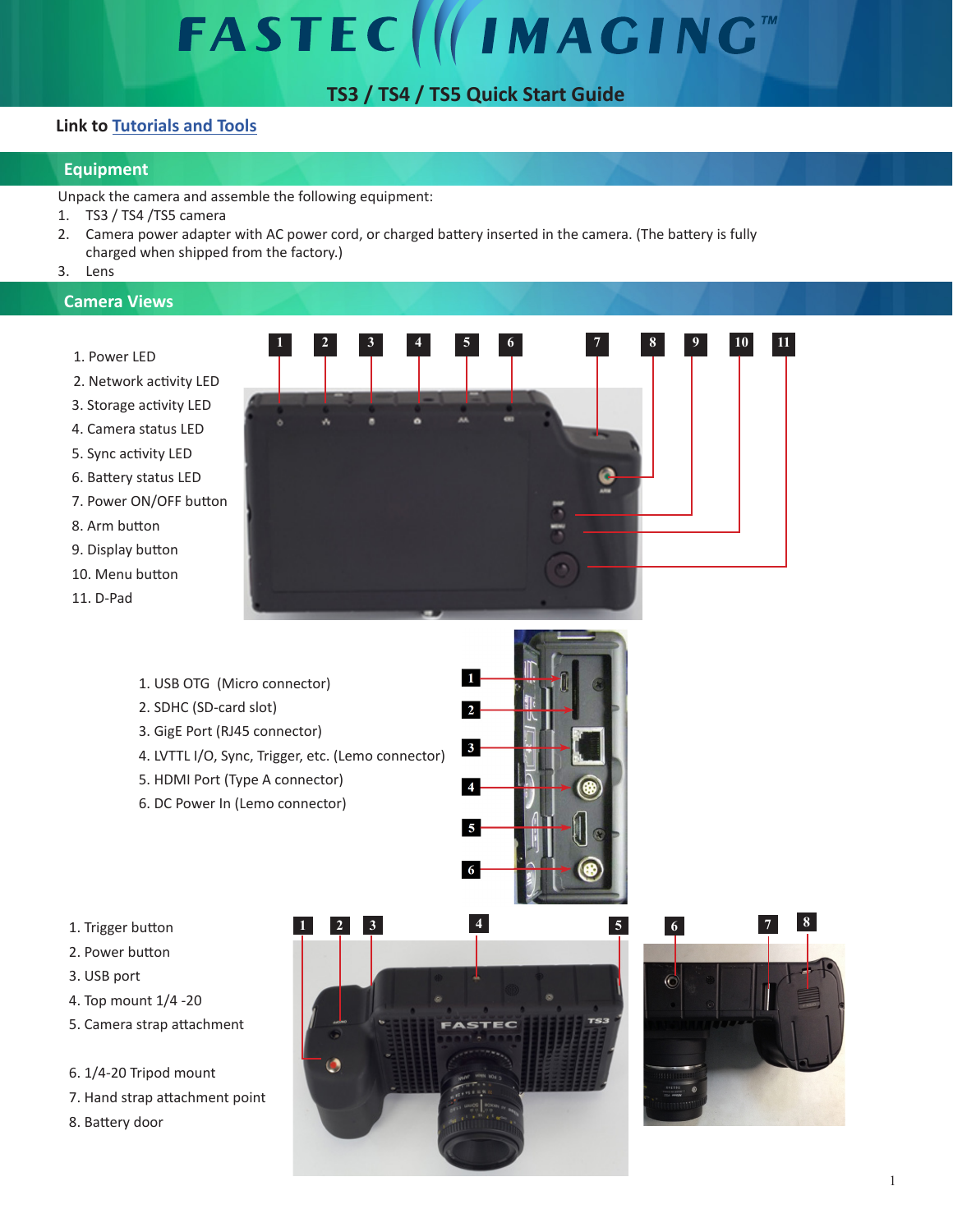#### **Power**

- Turn the camera on by pressing the Power button. The camera will also power up whenever the battery is installed or when external power is applied.
- If external power is applied and the battery is installed at power up, the battery charge dialog will appear on the screen. By default, the camera will begin charging the battery if it is not already fully charged.
- From the charging dialog, the user must select "Camera On" to boot the camera. Dual Mode models offer a choice of SSD speed. Choose "Fast SSD" only if the camera will be operated with external power.
- The camera battery does not charge while the camera is in use. With the camera powered on and attached to the DC power adapter, press the Power Button once to open the Charging dialog. While the camera is charging the Battery LED will blink. When the battery is completely charged the camera will fully power down. This may take up to 5 hours.



#### **Controls and Buttons**

- **1. On/Off** button powers the camera on and off. If the battery is installed and the power adapter is attached, the battery charging dialog will appear (see the section on Power, above).
- **2. DISP** button toggles the Display through several modes: Display on, Display on with Histogram, and Display off. When reviewing clips, it also turns playback controls and per frame metadata on and off.
- **3. Menu** button toggles the on screen menus on and off. While navigating menus, the Menu Button is used to go backward through levels of the menu. (When touch-enabled the icon in the upper left of the screen has the same function.)
- **4. Directional Pad** (D-Pad) for navigating and selecting items on the camera menu.
- **5. Arm** button begins or cancels recording.
- **6. Trigger** button function is dependent on the camera state and recording mode. If the camera is not armed (in any mode) pressing the Trigger will capture one still image. In Basic mode the Trigger will initiate a record cycle on an Armed camera, which will end with the camera saving or playing back the recording. On Dual Mode cameras ("D" option), in Long Record ROC mode, the Trigger will toggle the camera between Recording and Armed. In Long Record BROC mode, the Trigger will capture a specified number of frames then return to Armed.
- **7. Touch Control.** With touch enabled you can navigate through the menus and dialog boxes simply by touching the display. If Touch is not enabled, navigate to the System menu and down to "Touchscreen" using the D-Pad. Click on the "Disabled" button. The display will go blank except for a small icon in the upper left corner. Touch that icon to display the menus.

#### **Record**

- 1. In the Record Menu Select Mode Setup. The choices available will depend on the camera model. The Dual Mode cameras will have both Standard and Long Record options available. (Dual Mode cameras will reboot when going back and forth from Standard to Long Record.)
- 2. Select the desired options using the Mode Options dialog. These will vary depending on the selected mode:
- In Standard modes and Long Record Basic, one of the settings is Trigger Position. Setting the trigger point divides the internal memory into

two sections: 1) a circular buffer reserved for pre-trigger frames; 2) a second buffer for post-trigger frames. The images recorded before the trigger are given negative frame numbers (oldest is most negative, the newest is -1), the image taken at the time of the trigger is "frame 0," and all frames taken after the trigger are given positive numbers. Note that with an "End" trigger, all frames will have negative numbers except for frame 0, which will be the last frame. With a "Start Trigger" the recording will begin at frame "0" and all subsequent frames will have positive numbers.

- LR FasCorder modes (ROC and BROC) the trigger position is always "Start."
- 3. Select Settings to change Frame Rate or Resolution.
- 4. Set the Shutter Speed using the presets or select Advanced on the Shutter Speed menu to use the Exposure Setting Slider.

| Record               |       | Control               |  | <b>Display</b> |                     |
|----------------------|-------|-----------------------|--|----------------|---------------------|
| Mode                 | Setup | Options               |  |                |                     |
| Settings             |       |                       |  |                |                     |
| <b>Shutter Speed</b> |       |                       |  |                |                     |
| Low Light            |       | <b>Operation Mode</b> |  |                |                     |
| <b>Bit Depth</b>     |       | Standard              |  |                | Long Record         |
| <b>Black Level</b>   |       | <b>Basic</b>          |  |                | <b>LR Basic</b>     |
|                      |       | FasFire               |  |                | <b>LR FasCorder</b> |

- 5. Press the Arm Button to begin recording. Note that while a recording is in progress it will not be possible to change resolution or frame rate. It is possible, however, to change the shutter speed in order to accommodate changes in lighting while recording.
- 5. Trigger the camera via the Trigger Button or a Trigger Signal to the Sync I/O port to initiate the record cycle. If you are using Standard Basic or Long Record Basic, the camera will enter Playback when the recording is finished. If you are using FasFire or Autosave, the camera will save the recording to storage media and re-Arm. If you are using LR FasCorder ROC mode, the camera will toggle between Armed and Recording each time you trigger. If you are using LR FasCorder BROC mode, the camera will record a specified number of frames with each trigger, then return to the Armed state.